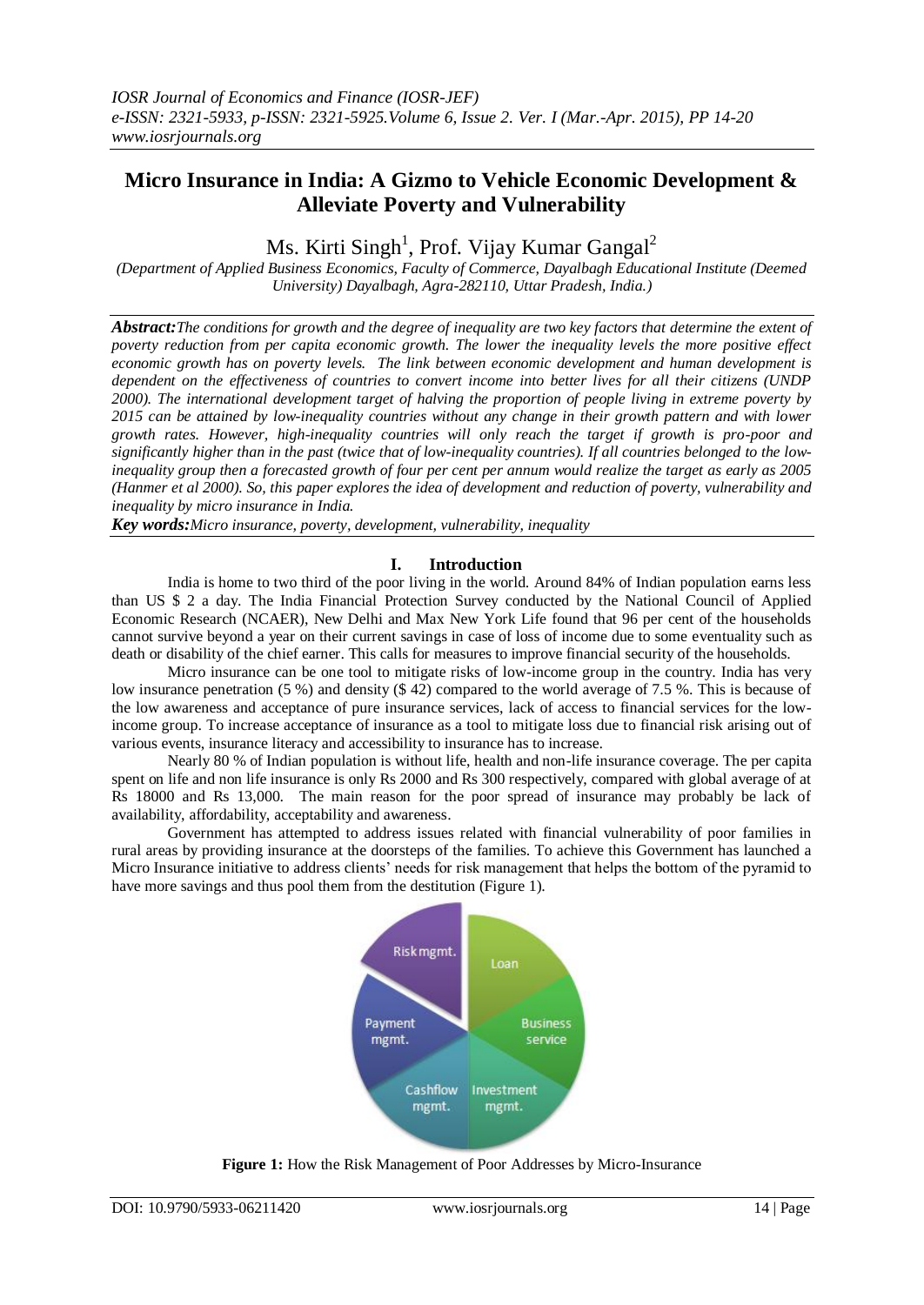# **II. Review ofprevious studies**

Hennie Bester, Doubell Chamberlain, Christine Hougaard and Herman Smit (2010)<sup>1</sup>the study concludes that Brazilian insurance market in 2009 covered between 40m and 50m people. Of these between 23 and 33 million would represent the existing micro insurance client base. Micro insurance in Brazil is mostly provided by large commercial insurers who started marketing products to this market from about 2001. The exception is the large informal funeral assistance market comprising up to 20-25 million clients served by several large and many smaller funeral homes. By law, funeral assistance is not considered as insurance. Health insurance remains the largest single private insurance market in Brazil.

**Syed Abdul Hamid Jennifer Roberts & Paul Mosley (2010)<sup>2</sup>** the study shows that there is a positive impact of micro health insurance in the reduction of poverty among rural households of Bangladesh. Micro health insurance has a significant beneficial effect on food sufficiency of poor's and has a dynamic improvement in the health status of poor rural households.

**HongbinCai, YuyuChen,Li-An Zhou &Hanming Fang (2009)<sup>3</sup>** The study results that there is an effect of micro insurance on subsequent production decision of farmers and farmers significantly raise the tendency of having access to formal insurance and study also provide a set of corroborating evidence that governmentsponsored insurance products act like a significant barrier for farmers' willingness to pay for the nominal insurance premium.

**GunitaArunChandhok (2009)<sup>4</sup>** The result of study indicates that there is a huge untapped market for micro health insurance and majority of population are aware and understand the importance of micro health insurance. Thus, micro insurance will go a long way in eradicating poverty. If the various micro insurance models are implemented effectively by Insurer, MFI"s, SHG"s, NGO"s, Health institutions, Donors and Co-operatives the BPL population will lead a peaceful and secure life.

**Sarthak Gaurav, Ana Paola Gomez, Acosta and Luis Flores Ballesteros (2007)<sup>5</sup>**According to the research, study concludes that rural households need a dependable, useful, transparent and affordable solution for effectively deal with risk and shocks they face and micro insurance is one of the effective risk management tools for the development and addressing critical risk of the rural poor.

Michael McCord (2007)<sup>6</sup> says in their report that the micro insurance product development process is continuous and designed to ensure that appropriate products get delivered to the market in an effective manner and are monitored for potential improvements. Every step is informed by the needs and abilities of the lowincome consumers, the activities of the competition, and the capacity and objectives of the institutions offering the micro insurance product. It is imperative that the product also fit the needs of the institutions (insurers and delivery channels) that offer it.

**JenneferSebstad& Monique Cohen (2005)<sup>7</sup>the Study reveals that micro insurance is a clear requirement as a** tool for risk handling. Insurance is necessary to help poor people better managed risk and avoid falling back down the poverty ladder. It is a key to the process of poverty alleviation because demand of micro insurance is same in all three countries. Therefore, micro insurance has a role to play for poor's to enhance risk management option.

# **III. Need of the study**

- Poor need insurance protection
- Inclusive growth is the only way to ensure sustained growth
- Trickledown effect of the process of economic growth benefiting the poor belied
- Poor get excluded unless special effort is made to bring them into the development process
- Mandate insurers to devote attention to this segment of the population
- Monitor it effectively

## **Objectives of the Study**

- 1. To study the growth of micro insurance in India.
- 2. To study the role of micro insurance in poverty, Vulnerability, inequality removal.

## **Growth of Micro Insurance in India**

The micro insurance business in India has made a continued progress in both public insurance and private insurance companies. More life and group operations and many fresh policies have been lunched during the year. The distribution system of policies has also been strengthened substantially, and the new business of micro insurance has shown a sufficient growth though the mass is still very low.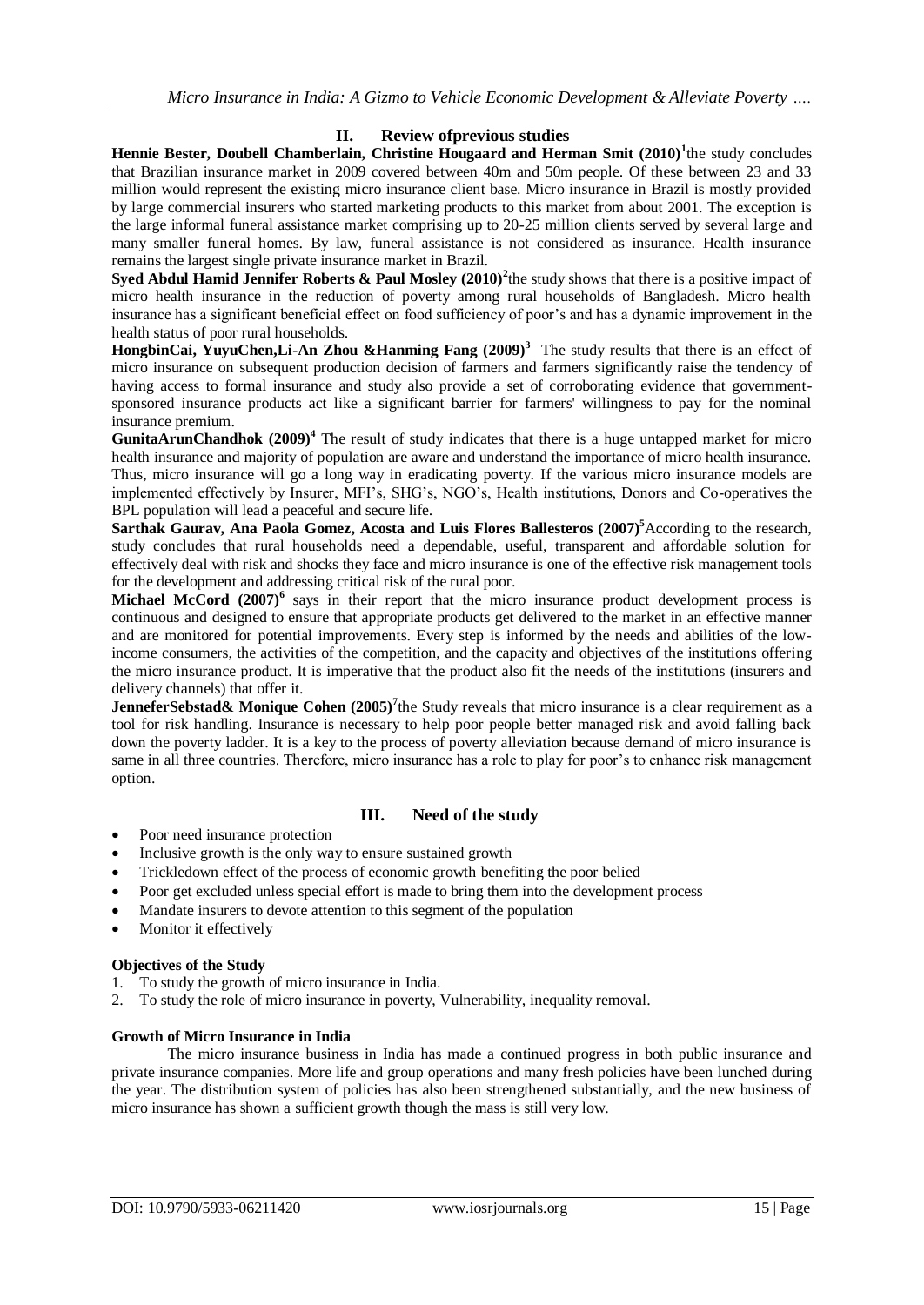| Table 1: Growth of Individual micro insurance Business (in Rs lakh) |                                   |                                                    |           |                                             |                                    |                                             |        |                                          |  |
|---------------------------------------------------------------------|-----------------------------------|----------------------------------------------------|-----------|---------------------------------------------|------------------------------------|---------------------------------------------|--------|------------------------------------------|--|
| Companies<br>ear/                                                   | <b>Public Insurance Companies</b> |                                                    |           |                                             | <b>Private Insurance Companies</b> |                                             |        |                                          |  |
|                                                                     | Policies                          | % Change<br>in growth<br>rateof<br><b>Policies</b> | Ξ<br>Prei | % Change<br>in growth<br>rate of<br>Premium | Policies                           | % Change<br>in growth of<br><b>Policies</b> | Ě      | % Change in<br>growth rate of<br>Premium |  |
| 2007-08                                                             | 854615                            |                                                    | 1613.36   |                                             | 83153                              |                                             | 209.74 |                                          |  |
| 2008-09                                                             | 1541218                           | 80.34                                              | 3118.74   | 93.31                                       | 610851                             | 634.61                                      | 537.81 | 156.42                                   |  |
| 2009-10                                                             | 1985145                           | 132.29                                             | 14982.5   | 828.65                                      | 998809                             | 1101.17                                     | 839.78 | 300.39                                   |  |
| 2010-11                                                             | 2951235                           | 245.33                                             | 12305.8   | 662.74                                      | 699733                             | 741.50                                      | 735.09 | 250.48                                   |  |
| 2011-12                                                             | 3826783                           | 347.78                                             | 10603.5   | 557.23                                      | 793660                             | 854.46                                      | 964.22 | 359.72                                   |  |

**Table 1: Growth of Individual micro insurance Business (in Rs lakh)**

Source: IRDA annual reports

The table, no. 1 shows the percentage change in the growth rate of individual micro insurance business of public and private insurance companies. For calculating the percentage change in the growth rate during year 2007-08 has been taken as base year. This table, it is clearly revealed that public insurance companies have been an increased percentage in policies, but the private insurance company is only increased percentage in first two years (2008-09 to 2009-2010) then after decrease in 2010-2011 and again increase in a year 2011-12. Similarly public insurance companies have increased growth rate for premium from the year 2007-2009 but decrease in 2010-2011 and then again, increase in 2011-12. Whereas same condition is there with private insurance companies in case of the premium amount.

| Table 2: Growth of Group micro insurance Business (in Rs lakh) |                                   |                                                                      |               |                                                                                      |          |                                                                   |                |                                                                             |                  |                                                                                      |         |                                                                        |
|----------------------------------------------------------------|-----------------------------------|----------------------------------------------------------------------|---------------|--------------------------------------------------------------------------------------|----------|-------------------------------------------------------------------|----------------|-----------------------------------------------------------------------------|------------------|--------------------------------------------------------------------------------------|---------|------------------------------------------------------------------------|
|                                                                | <b>Public Insurance Companies</b> |                                                                      |               |                                                                                      |          |                                                                   |                | <b>Private Insurance Companies</b>                                          |                  |                                                                                      |         |                                                                        |
| Year/Companies                                                 | <b>Schemes</b>                    | $\frac{0}{0}$<br><b>Change</b><br>in<br>growth<br>rate of<br>Schemes | Lives Covered | $\frac{0}{0}$<br><b>Change</b><br>in<br>growth<br>rate of<br><b>Lives</b><br>Covered | Premium  | $\frac{0}{0}$<br><b>Change</b><br>in growth<br>rate of<br>Premium | <b>Schemes</b> | $\frac{0}{0}$<br><b>Change</b><br>in<br>growth<br>rate of<br><b>Schemes</b> | Covered<br>Lives | $\frac{0}{0}$<br><b>Change</b><br>in<br>growth<br>rate of<br><b>Lives</b><br>Covered | Premium | $\frac{0}{0}$<br>Chan<br>ge in<br>growt<br>h rate<br>of<br>Premi<br>um |
| 2007<br>$-08$                                                  | 7583                              |                                                                      | 11367126      |                                                                                      | 19256.23 |                                                                   | 15             |                                                                             | 874901           |                                                                                      | 871.23  |                                                                        |
| 2008<br>$-09$                                                  | 6883                              | $-9.23$                                                              | 11052815      | $-2.77$                                                                              | 17268.54 | $-10.32$                                                          | 14             | $-6.67$                                                                     | 1498994          | 71.33                                                                                | 3326.8  | 281.8<br>5                                                             |
| 2009<br>$-10$                                                  | 5190                              | $-31.56$                                                             | 14946927      | 31.49                                                                                | 22869.72 | 18.77                                                             | 17             | 13.33                                                                       | 1895143          | 116.61                                                                               | 1472.09 | 68.97                                                                  |
| 2010<br>$-11$                                                  | 5446                              | $-28.18$                                                             | 13275464      | 16.79                                                                                | 13803.67 | $-28.32$                                                          | 23             | 53.33                                                                       | 1983537          | 126.72                                                                               | 1719.14 | 97.32                                                                  |
| 2011<br>$-12$                                                  | 5461                              | $-27.98$                                                             | 9831.63       | $-99.91$                                                                             | 9444349  | 48945.68                                                          | 112            | 646.67                                                                      | 1150.67          | $-99.87$                                                                             | 750555  | 86048<br>.89                                                           |

**Table 2: Growth of Group micro insurance Business (in Rs lakh)**

Source: IRDA annual reports

The table no. 2 examine the percentage change in the growth rate of group micro insurance business during the last five years i.e., from 2007-2012.

In case of group micro insurance business, public insurance companies have been increasing percentage in schemes during the year 2007-2009 but decreased during the year 2009-10 and then increased in 2010-2012. Whereas the private insurance companies have decreased their schemes in their 2008-2009 from 15 to 14 schemes but again increase in next three years. Similarly, in case of lives covered by public & private insurance companies there has been an increased trend of micro insurance from 2007-08 to 2010-2011, then again, decreased in 2011-2012. While in case of premium collection by public insurance companies, they had been rising trend premium amount from 2007-2009 but decrease in 2010 again increase in 2011-2012. Same Condition is there with private insurance companies for the premium amount.

But in last, the public micro insurance companies are much preferred by unprivileged peoples of the society and performing better because people have much faith over the government-owned companies than private.

# **IV. Economic Growth, Income Poverty and Inequality over the Successive Five Year Plans- India**

At the time of India"s independence, the socio-economic scenario was characterized by a predominantly rural economy with feudal structure. There was widespread poverty, dismal literacy rate, geographically and culturally isolated population, a rigid social structure and extremely poor transport and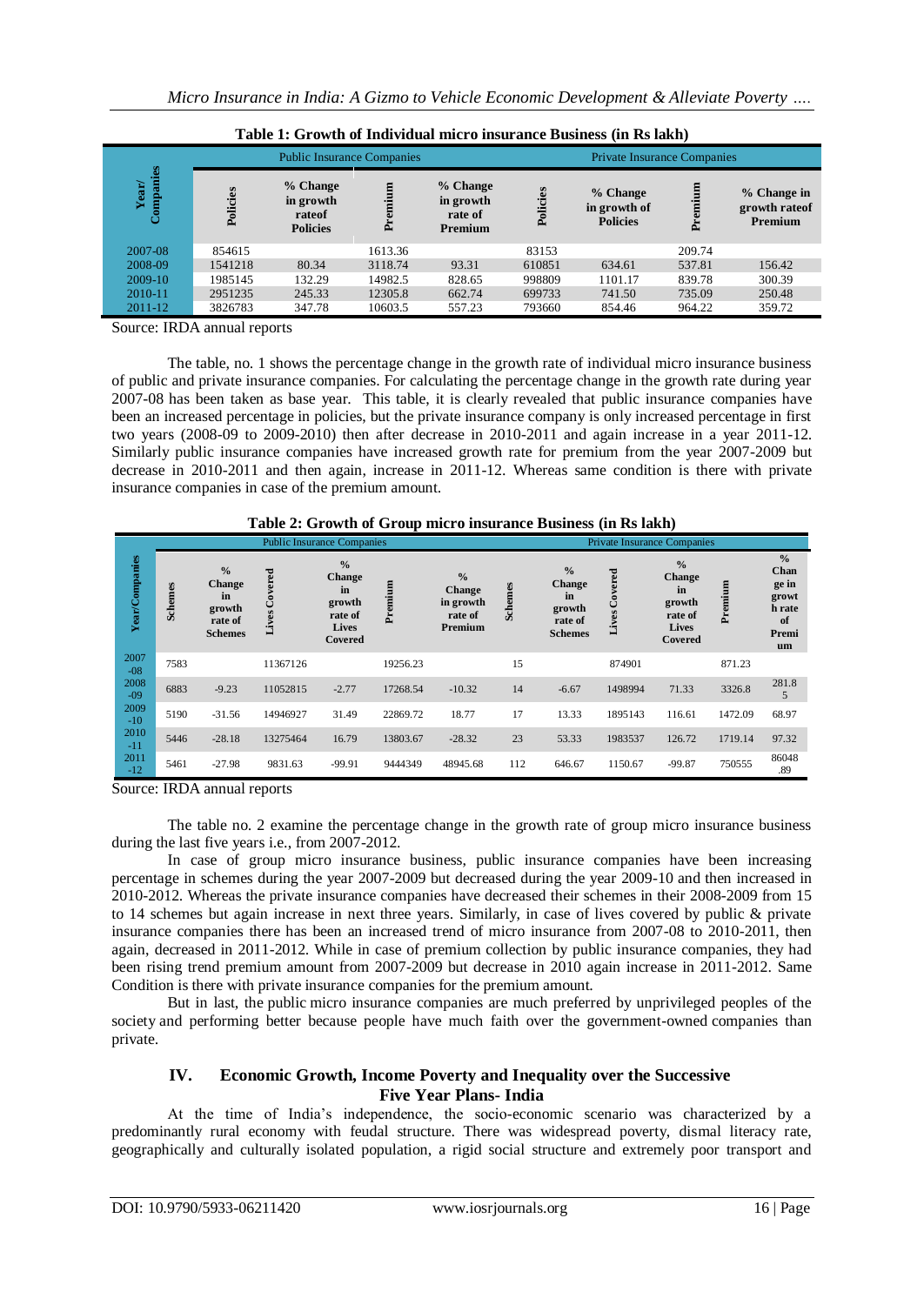communication system. The state leaders and policymakers during the initial years of development planning were also not adequately acclimatized to development activities.

In view of the impediments to social and economic development, the fulcrum of the planning process had been pivoted on the strategic goal of "economic development with social justice". Thus, the planning process in India, over the years, underscored the development of backward areas and disadvantaged population groups.

| Table 5. STOWIN Targets and Achievements (70 per year) |               |                    |  |  |  |  |  |  |
|--------------------------------------------------------|---------------|--------------------|--|--|--|--|--|--|
| Plan                                                   | <b>Target</b> | <b>Achievement</b> |  |  |  |  |  |  |
| First Plan (1951-56)                                   | 2.1           | 3.6                |  |  |  |  |  |  |
| Second Plan $(1956-61)$                                | 4.5           | 4.2                |  |  |  |  |  |  |
| Third Plan (1961-66)                                   | 5.6           | 2.7                |  |  |  |  |  |  |
| Fourth Plan (1969-74)                                  | 5.7           | 2.1                |  |  |  |  |  |  |
| Fifth Plan (1974-79)                                   | 4.4           | 4.8                |  |  |  |  |  |  |
| Sixth Plan (1980-85)                                   | 5.2           | 5.5                |  |  |  |  |  |  |
| Seventh Plan $(1985-90)$                               | 5.0           | 6.0                |  |  |  |  |  |  |
| Eighth Plan (1992-97)                                  | 5.6           | 6.7                |  |  |  |  |  |  |
| Ninth Plan (1997-2002)                                 | 6.5           | 5.7                |  |  |  |  |  |  |
| Tenth Plan (2002-2007)*                                | 8.0           | 7.1                |  |  |  |  |  |  |

## **Table 3: Growth Targets and Achievements (% per year)**

Source[:http://planningcommission.nic.in](http://planningcommission.nic.in/)

#### **Table 4:**Poverty and Inequality across Rural and Urban Areas

| Year    | Poverty ratio $(\% )$ |       |       | Per capita consumption expenditure $(\% )$ | disparity<br>Urban-Rural<br>în<br>average |  |  |
|---------|-----------------------|-------|-------|--------------------------------------------|-------------------------------------------|--|--|
|         | Rural                 | urban | Rural | Urban                                      | monthly per capita expenditure            |  |  |
| 1973-74 | 56.4                  | 49.0  | 28.7  | 31.9                                       | 1.334                                     |  |  |
| 1977-78 | 53.1                  | 45.2  | 29.5  | 33.7                                       | 1.396                                     |  |  |
| 1983-84 | 45.7                  | 40.8  | 30.0  | 34.1                                       | 1.458                                     |  |  |
| 1987-88 | 39.1                  | 38.2  | 29.4  | 34.5                                       | 1.585                                     |  |  |
| 1993-94 | 37.3                  | 32.4  | 28.4  | 34.4                                       | 1.628                                     |  |  |
| 2004-05 | 28.3                  | 25.7  | 30.5  | 37.6                                       | 1.882                                     |  |  |

Source[:http://planningcommission.nic.in](http://planningcommission.nic.in/)

#### **Table 5: Economic Growth, Per Capita Income and Poverty Ratios (1973-74 to 2004-05)**

| <b>Indicators</b>                         | 1973-74 | 1983-84 | 1993-94 | 2005-04 |
|-------------------------------------------|---------|---------|---------|---------|
| Economic growth $(\%)$                    | 3.3     |         |         | 8.0     |
| Per capita income (Rs. At 1993-94 prices) | 4763    | 5555    | 7433    | 12000   |
| Poverty ration (%)                        | 54.9    | 44.5    | 36.0    | 27.5    |

Source[:http://planningcommission.nic.in](http://planningcommission.nic.in/)

#### **V. Role of Micro Insurance in Poverty Reduction and vulnerability**

Poverty and vulnerability are closely related. Poverty is not only state of deprivation but also a state of vulnerability. Although the poor do have some informal mechanism to cope with risk and misfortunate, it is limited or inadequately organized. We have also seen that risk can cause poverty traps following large shocks to assets and income that are almost impossible to recover from.

Insurance services are emerging as coping mechanism to deal with many risks and vulnerabilities. Unlike savings and credit, there has been little progress in providing insurance services to the poor.

Micro insurance is intended to protect the working poor, particularly those working in the informal economy. Often poverty alleviation efforts like microcredit focus on boosting incomes, building assets or creating jobs – all of which are important objectives. But these productive efforts must be balanced with a corresponding intervention on the protective side. Even families that are breaking out of poverty can be left destitute by the financial burden of serious health problems. The World Health Organization estimates that around the world 100 million people each year fall into poverty because of exorbitant health care expenses.

The poor, or even the not-so-poor, cannot cope with the costs of a major surgery or debilitating illness out of their cash flow or by relying on their social support networks. They may choose not receive the treatment and start the downward cycle into destitution or they may borrow from a moneylender, which could end up with the same result. To pay for the treatment or to pay off debts they may need sell off productive assets, which reduce future income generating potential. They are stuck between a rock and a hard place. Any of these unattractive options will contribute to spiraling further into poverty, for themselves and perhaps for their offspring as well.

Risks are certainly not limited to health crises. The death of a breadwinner can force children out of school and into the labour market. Property damage and theft are rife in low-incomesettlements and slums. Floods and other natural disasters can overwhelm poor households, destroying homes and livelihoods, and leave vulnerable families destitute.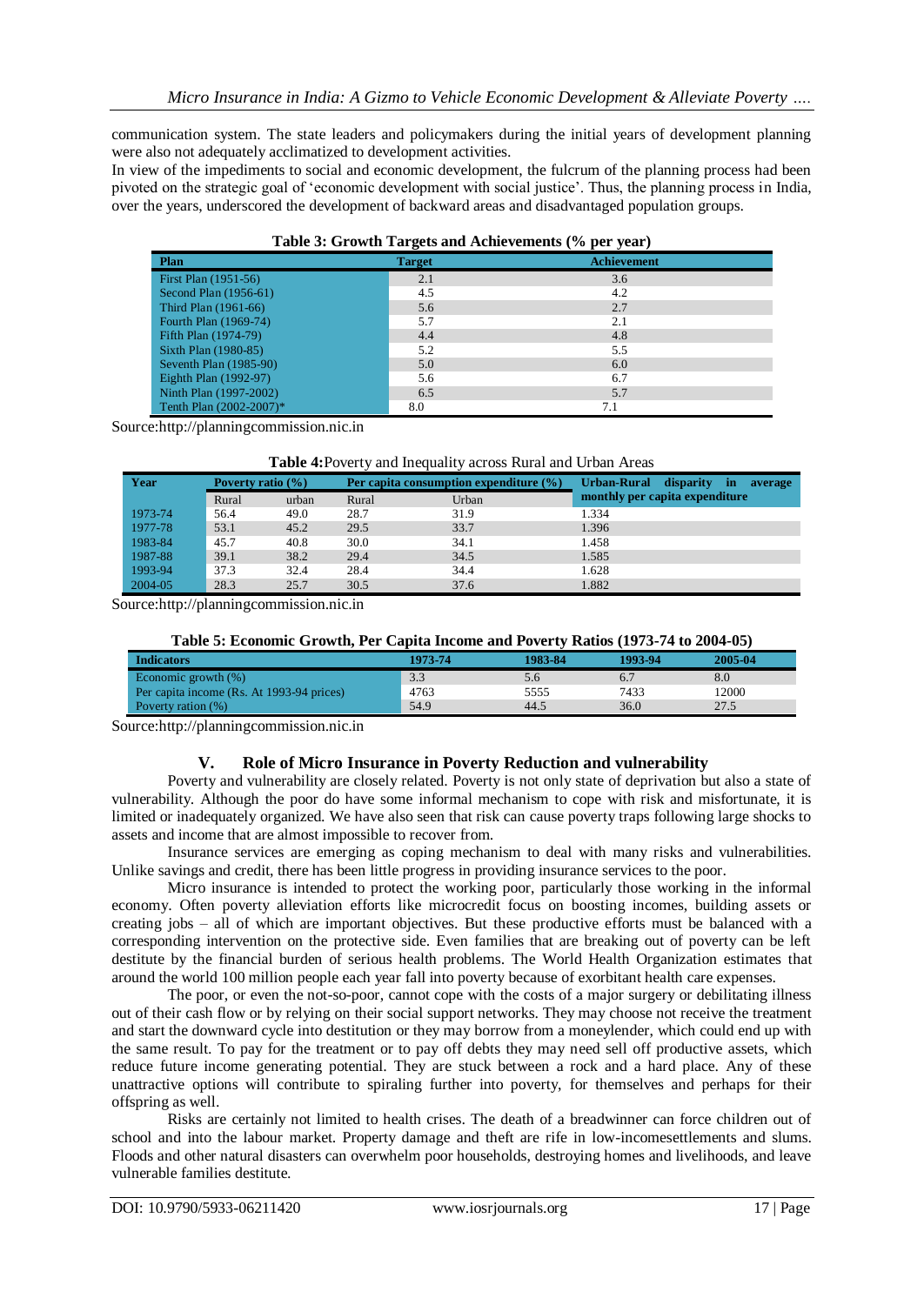The characterization of the working poor depends greatly on the country or jurisdiction, but in general the poverty line, often with irregular or unpredictable incomes which may make it difficult for them to maintain regular premium payments, they are possibly un-banked and excluded from social protection mechanisms, perhaps with limited education and unfamiliar with insurance. This is the population in your countries that is most vulnerable to risk and least able to cope when a crisis occurs. For this population, even a small loss in absolute terms can be devastating, often because losses do not occur in isolation, but in quick succession. So before the household has an opportunity to recover from the initial loss, they are hit again. But now their coping mechanisms are frayed and they cannot manage to get their heads back above water.

Today"s populations in the greatest need for insurance, but the least access. But micro insurance can help rectify this conundrum. If products are properly designed and made widely available, micro insurance has the potential to help these families to cope with these and other risks for the cost of a premium.

Besides these potential protective functions, access to insurance can also unlock productive potential. **For example, if the larger prospective risks can be managed through small regular premium payments, it will enable the poor to focus their energies on other challenges. Instead of putting cash under the mattress to protect against possible risks, they might be willing to make additional investments in productive efforts that help to break the cycle of poverty.** This is the "peace of mind" effect. Knowing that they have the safety net of insurance to fall back on, in some circumstances the poor may be willing to engage in high risk, high return opportunities that could boost them out of poverty.

Another productive function of micro insurance is its potential to unlock access to productive inputs, especially credit. Many banks severely restrict their willingness to lend for agricultural activities because of the associated risks. But if the risk of too much or too little rainfall could be covered by insurance, for example, to what extent would financial institutions be willing to increase their agriculture portfolio? If the risk of death to cows or buffalos were covered by micro insurance, would banks significantly increase their willingness to lend for livestock? If so, additional flows of credit could create jobs and stimulate economic growth.

Another exciting development impact emerging from inclusive micro insurance is that insurers have an interest in reducing claims costs and therefore are willing to invest in risk prevention programmes. **For example, an insurer in Uganda found it much more cost effective to subsidize the costs of insecticide treated bed nets for its policyholders than to treat them for malaria. Similarly insurers in India are investing in health education activities to help policyholders to avoid succumbing to preventable diseases because the investment saves them money.** Insurers could be persuaded to undertake more of these loss control strategies if researchers helped them to identify interventions that would pay for themselves through lower claims costs.

The benefits of micro insurance in terms of poverty alleviation are not only seen at the household level, but can potentially be found in the broader economy as well. Deep markets with varied participants can absorb overall risk better. By covering more insurable units, insurers are able to diversify their risks, increase their revenue streams, and hopefully accumulate greater pools of capital to invest in local economic activities. When you look at the insurance penetration in many developing markets, it is really quite astonishing how few individuals and businesses have insurance coverage.**For example, in one African country where I have worked recently, only a few hundred thousand persons are covered by the formal insurers, whereas informal micro insurers, especially microfinance institutions, are providing basic life coverage to several multiples of the formal outreach. The potential is there.** 

Micro insurance is not really new. Some of today"s large insurance companies began in the 1800s as mutual protection schemes among low-income workers. In the early 1900s, many insurers built their business by selling industrial insurance at factory gates to low-income workers. Over the years, however, insurance became increasingly sophisticated and more relevant for complex risks, and wealthier policyholders.

In developing countries, the insurance industry inherited the more sophisticated insurance without going through the same development processes. Unfortunately, insurance is not like some industries where developing countries can leapfrog to more sophisticated technologies, such as in telecoms where we can forget about developing landlines and move straight into the development of mobile phone networks. By not building the industry from the ground up, developing countries do not have a consumer base that sees insurance as a viable risk management tool.

As such, micro insurance can be described as a back-to-basics campaign for insurers that enable them to reach an underserved market, reducing the vulnerability of the poor while strengthening their balance sheet and the broader economy in the process.

# **VI. Findings**

- From 2008 to 2011 there is an enough growth of new business under micro insurance.
- In individual policies there is an increase from 2152069 (2008-09) to 3650968 (2010-11) and in premium 3656.55 (2008-09) to 13040.85 (2010-11).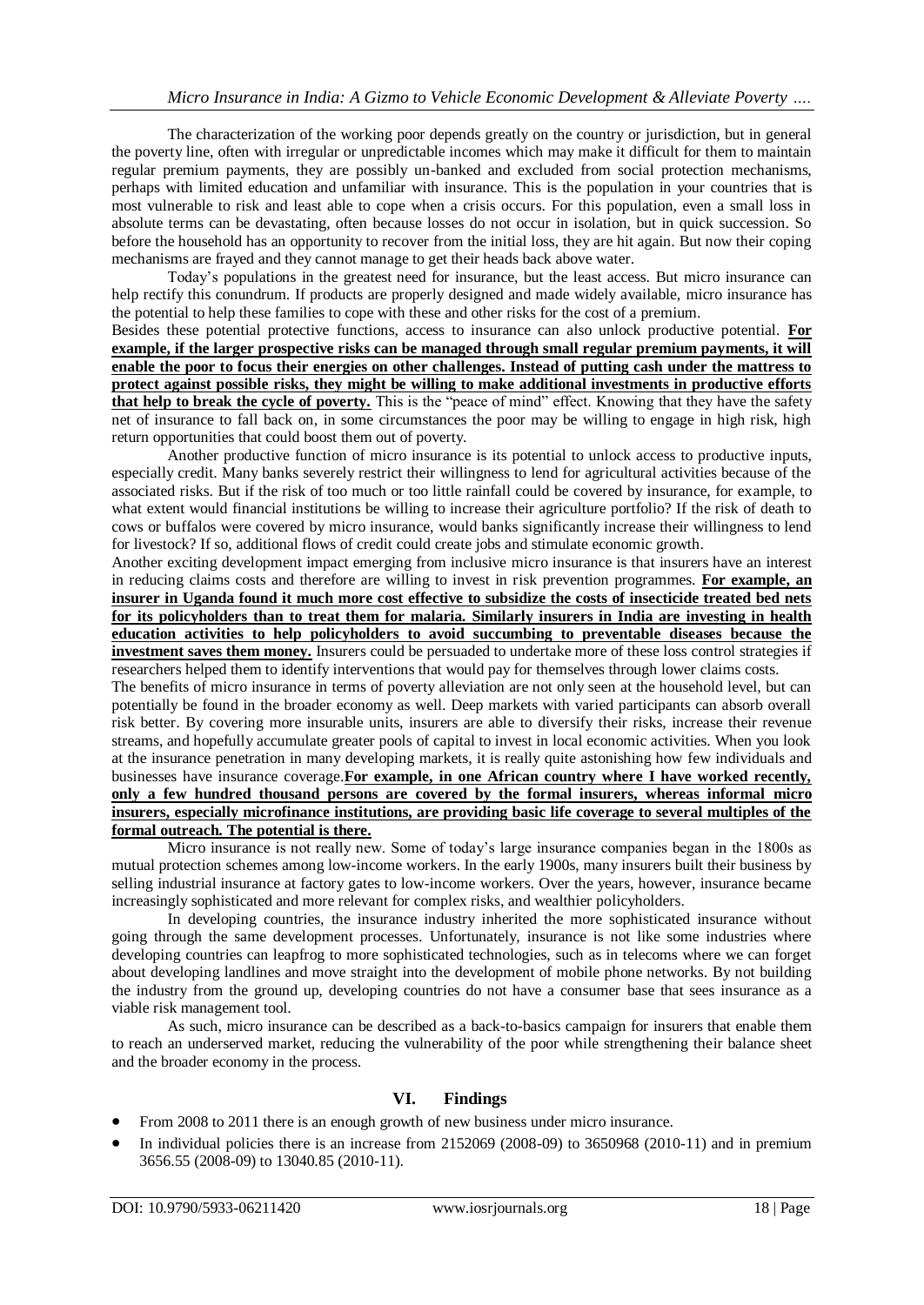- And, in case of group micro insurance policies there is adecrease in schemes 6897 (2008-09) -5469 (2010-11), increase in lives covered 12551809 (2008-09) - 15759001 (2010-11) and decrease in premium collection 20595.34 (2008-09) - 15522.81 (2010-11).
- In the study it is finds that the economic growth of our country is less comparing to the targets fixed for five year plans and targets achieved.
- In table no. 3 it is shown that poverty and inequality in rural and urban areas across India is decreases from the year 1973 to 2005 (Rural 56.4 to 28.3 and Urban 49.0 to 25.7).
- It was also found that the per capita consumption is increases from 1973 (Rural 28.7 and urban 31.9) to 2005 (Rural 31.9 and Urban 37.6).
- The economic growth of our country is being increases as the table no. 4 is showing that in 1973 the economic growth of India was only 3.3% and in 2005 it was 8%.
- The per capita income is increases from Rs. 4763 to 12000 and poverty ratio has been decreases from 54.9 to 27.5%.
- Micro insurance can be a partly self-financing development strategy. It provide the coverage of many risks, for some segments of the low-income market, it can be covered through the premiums paid by the poor.
- The development of micro-insurance are: one, flexibility in premium collection, and two, encouraging micro-insurance among micro-finance institutions (MFIs).
- Micro insurance as a social tool to build comprehensive social security system.
- Micro insurance has come as a natural next step towards financial empowerment. Itprovides relief in case of economic shock that happens due to accident or death of theearning head of the family.
- Growth accompanied with a decline in income inequality is both necessary conditions for reduction in poverty.

# **VII. Suggestions**

- Promoting awareness and literacy among the people for effective development of micro insurance
- Irregular and uncertain income stream of the poor, flexibility in premium collection is needed to extend the micro-insurance net far and wide.
- The role played by Radio and television in transferring information is nil. Keeping in view the fact that audio & visual media make more impact on the audience for development of micro insurance, these two sources can be utilized in future.
- Micro-insurance needs a further push and guidance from the regulator as well as the government.
- Maximization of growth rate by encouraging savings and foreign capital inflows in the form of private investment for micro insurance.

## **VIII. Conclusion**

The study highlights the importance of insurance in supporting the sustainable development of the poor and reducing the inequality in developing countries like India. Micro insurance a magic cure for all that ails the economy. There are still many unknowns in the micro insurance space, but the potential is there, just waiting for us to grab it. The development of micro insurance is both a moral and an economic imperative, not only for the promotion of inclusive financial systems but also for the equitable mitigation of risks. This imperative is reinforced by the fact that many donor agencies are taking a keen interest in supporting its development as a complementary poverty alleviation strategy.

Insurance is an intangible product. It is a promise. Policyholders are buying peace of mind that they will be protected should an insured event occur. But for the working poor, who have limited disposable income, it is hard to allocate funds to protect against an event that they hope won't even happen when they have more pressing short-term needs, like putting food on the table. Consequently, there is a need to make sure that that they have access to appropriate products, and have a positive experience with insurance; otherwise we will muddy the waters for insurance for another generation.

#### **References**

- [1]. Hennie Bester, Doubell Chamberlain, Christine Hougaard and Herman Smit . (2010). Micro insurance in Brazil- Towards a strategy for market development. Brazil: Micro Insurance Centre. Retrieved from http://www.cenfri.org/documents/microinsurance/2010/Brazil\_MI\_Cenfri\_Report\_final\_17%2005%202010.pdf
- [2]. Syed Abdul Hamid Jennifer Roberts & Paul Mosley . (2010, January ). Can micro health insurance reduce poverty: Evidence from Bangladesh. Sheffield economic research paper series no.2010001.
- [3]. HongbinCai, YuyuChen,Li-An Zhou &Hanming Fang . (2009, September). Micro insurance, Trust & Economic development: Evidence from a natural field experiments. NBER Working paper no. 15396.